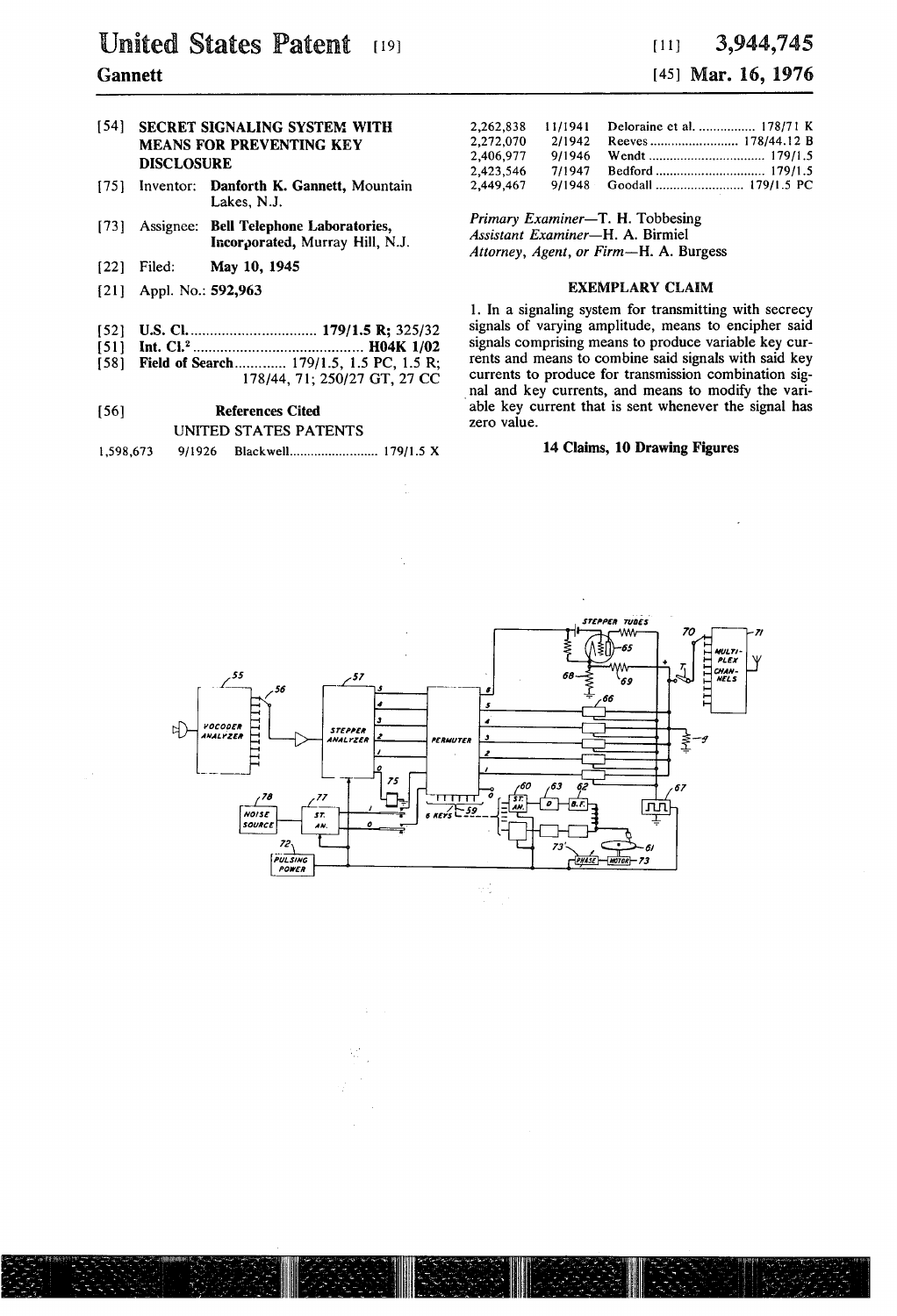March 16, 1976

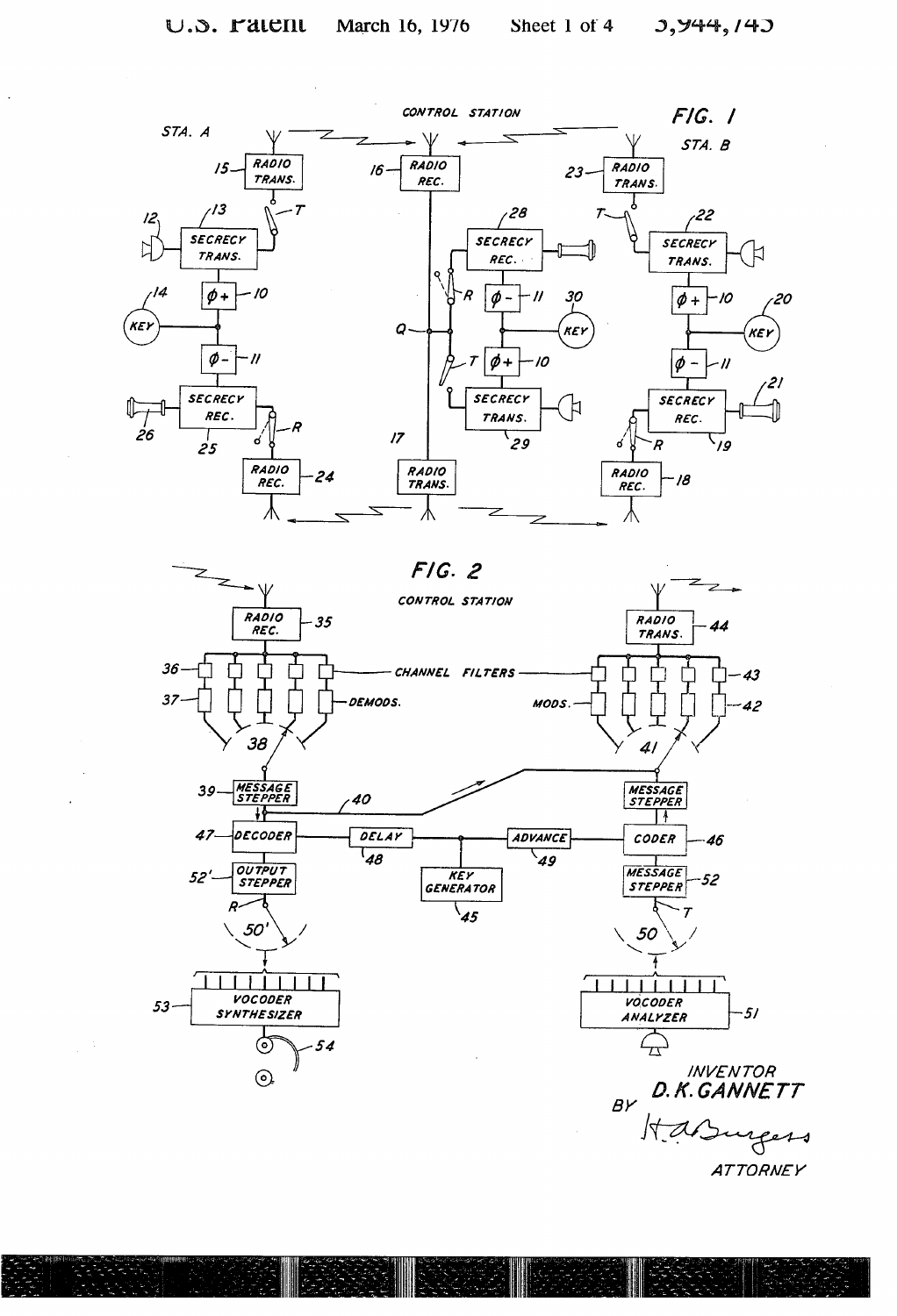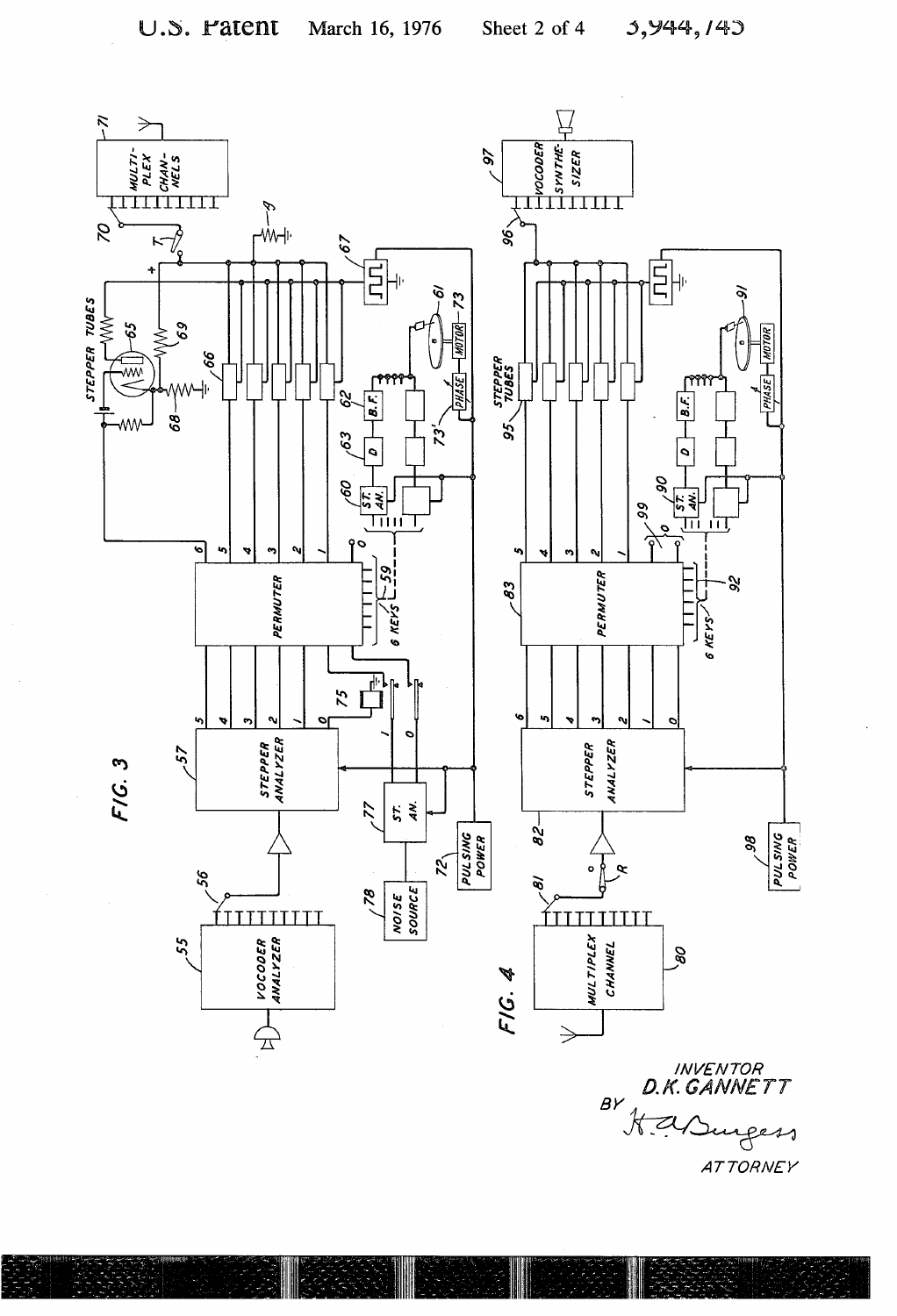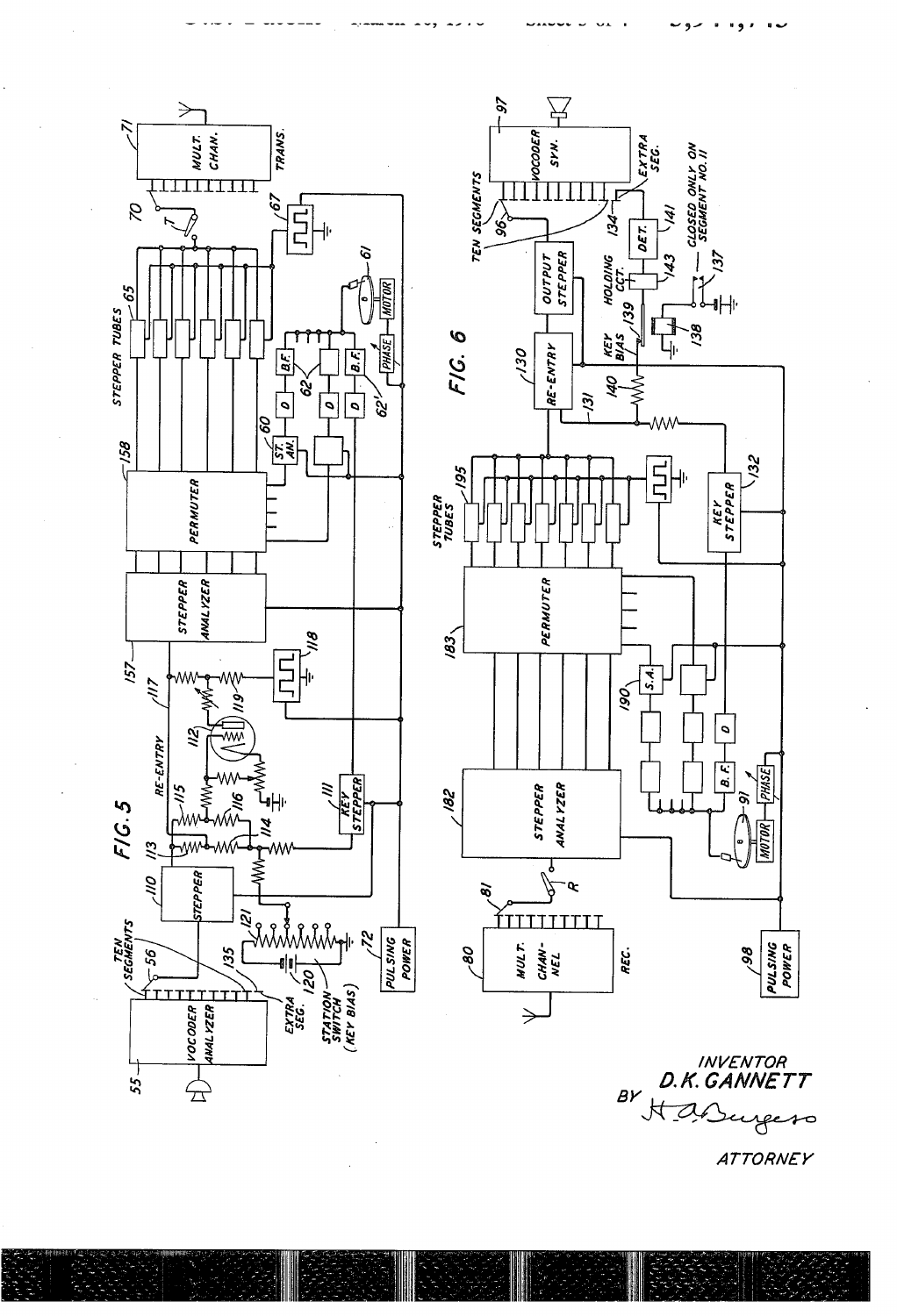

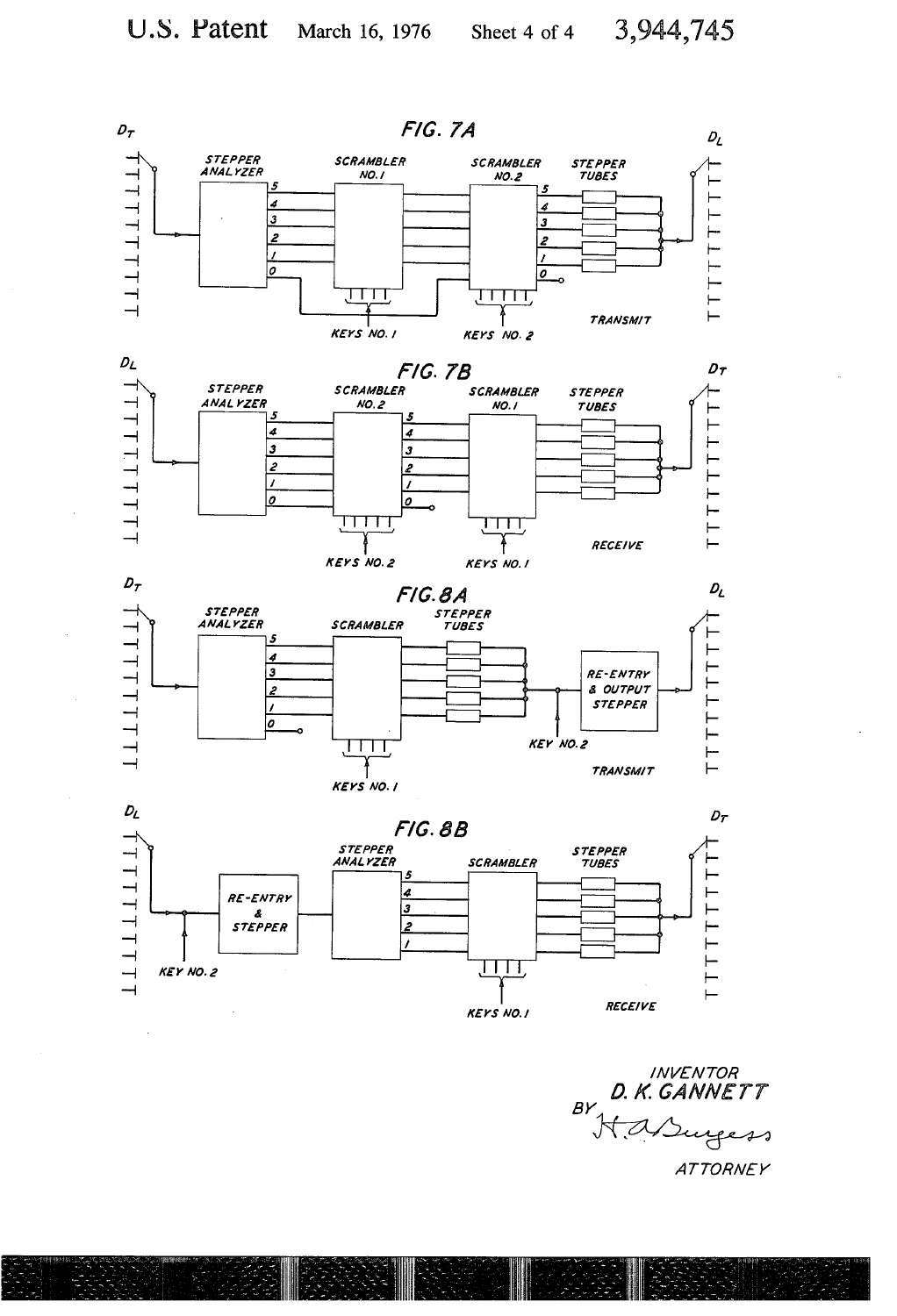### SECRET SIGNALING SYSTEM WITH MEANS FOR PREVENTING KEY DISCLOSURE

The present invention relates to secret signaling such 5 as secret telephony in which the secrecy is dependent upon use of a secret key and in which the problem arises of preventing the escape of information regard ing the key, as might happen, for instance, if the same key were used for both sending and receiving at differ-  $10<sup>-10</sup>$ ent stations and some of the waves corresponding to zero signal were allowed to be sent out from one station while the other station is talking.

It is necessary in so-called conference connections where three or more stations carry on a conversation 15 with one another to be able to use a key at each of the three (or more) stations which can be duplicated for receiving purposes at each of the other stations. The simplest way to do this, of course, is to use the same key at all stations for both sending and receiving. Even where a TR switch is used and each station is normally held in its R (receiving) condition and only switched to its T (transmitting) condition when speech is to be sent out, it may happen that two stations will both start talking at once. When this occurs there will be short 25 intervals between words or syllables when pure key is sent from one of the stations while speech is sent from another, giving an opportunity for a monitoring station to, in effect, subtract one transmitted wave from the other and perhaps obtain a clue to the key.

The general object of the invention is to facilitate intercommunication between stations using a key for making the transmission secret without permitting the escape of information as to the key in use.

A further object is to produce a modification in or  $35$ variation of the key wave that is sent from a station whenever the signal has zero value.

A further and related object of the invention is to disguise or alter in individual manner the key that is sent out from each station during the pauses in speech 40 or between syllables so that a different key is sent out from each station during such pauses.

Other and related objects of the invention and its various features will appear more fully from the follow drawing in which:

FIGS. 1 and 2 show in block schematic diagram form how a control station may be used in connection with outlying stations for conference conversations;

FIG. 3 is a block diagram of a transmitting station 50 suitable for use as an outlying station in a system of the type shown in FIG. 1 for example;

FIG. 4 is a similar diagram of the receiving station that may be used in conjunction with the transmitting station of FIG. 3;

FIGS. 5 and 6 show respectively in similar block schematic form an alternative type of transmitting and receiving station; and

FIGS. 7A, 78, 8A and 8B are block schematics of modified types of stations.

In the system of FIG. 1 it is assumed that any one of several outlying stations, of which two are indicated at A and at B, may communicate with any one or more of the others through the medium of a centrally located and from the control station. Conversations between two outlying stations such as A and B, therefore, pass through the control station. Two radio frequencies are

required, one for transmission from the control station to the outlying stations and another for transmission from all of the outlying stations to the control station. It is necessary that there be two frequencies since the radio transmitter and receiver at the control station must be simultaneously operative.

30 sources is concerned. The general plan of an outlying station is similar to that of the control station except that at the latter sta tion the voice frequency circuits are bridged on to a through connection from the radio receiver to the radio transmitter. TR switches, referred to sometimes as push-to-talk switches, are shown at each station at T and R. At each outlying station these switches are so placed as to interrupt the radio branches while in the control station they interrupt the audio branches. A source of duplicate key currents is used at each station for both coding outgoing speech and decoding incom ing speech. In FIG. I it is assumed that the same key currents are used at each station for both sending and receiving. Phase shifters 10 and 11 are interposed in the connections between the source of key waves at each station and the secrecy apparatus. The devices 10 are used to advance the phase of the key currents that are applied to the transmitting secrecy apparatus while the devices II are used to retard the phase of the key currents that are applied to the receiving secrecy appa ratus. In this way full compensation can be made for the effects of transmission path delays between stations so far as their effects upon synchronizing the key wave

ing detailed description taken in connection with the 45 closed, is sent into the secrecy receiver 19 where it is At each station the T and R switches are mechani cally tied together so that whenever T is closed R is opened and vice versa. The normal condition at each station is for T to be open and R closed. If station A is to talk to station B, the T switch at station A is closed and the R switch at that station is opened. Speech spo ken into microphone I2 is enciphered in secrecy trans mitter 13 by use of key currents from key source 14 (in a manner to be more fully disclosed hereinafter) and the coded speech is impressed upon the radio transmit ter 15, is sent out thereby and is picked up on the radio receiver 16 of the control station. Thence it is sent out over radio transmitter 17 to the radio receiver 18 of station B, and, since the R switch thereat is normally deciphered by means of key waves from source 20 which are in proper phase coincidence with the re ceived waves to permit of proper decoding. The recov ered normal speech waves are heard in receiver 21.

For transmitting in the opposite direction, from sta tion B to station A an analogous path is used through  $22$ , T,  $23$ ,  $16$ ,  $17$ ,  $24$ , R and  $25$  and  $26$ .

55 60 deciphering. In either case the control station can monitor the conversation by means of its own receiving secrecy apparatus 28 or can talk to the outlying stations over its transmitting secrecy apparatus 29 and radio transmitter 17, by placing its T and R switches in the appropriate positions. Key wave source 30 supplies the necessary key currents at the control station for enciphering and

The nature of the secrecy transmitting and receiving apparatus will be disclosed hereinafter in connection with the more detailed figures.

control station. Each outlying station operates only to <sup>65</sup> outlying stations, the problems of synchronizing the By using a common control station for a group of key currents at the various stations is solved each outly ing station only needs to transmit to and receive from one station, the control station, even though a confer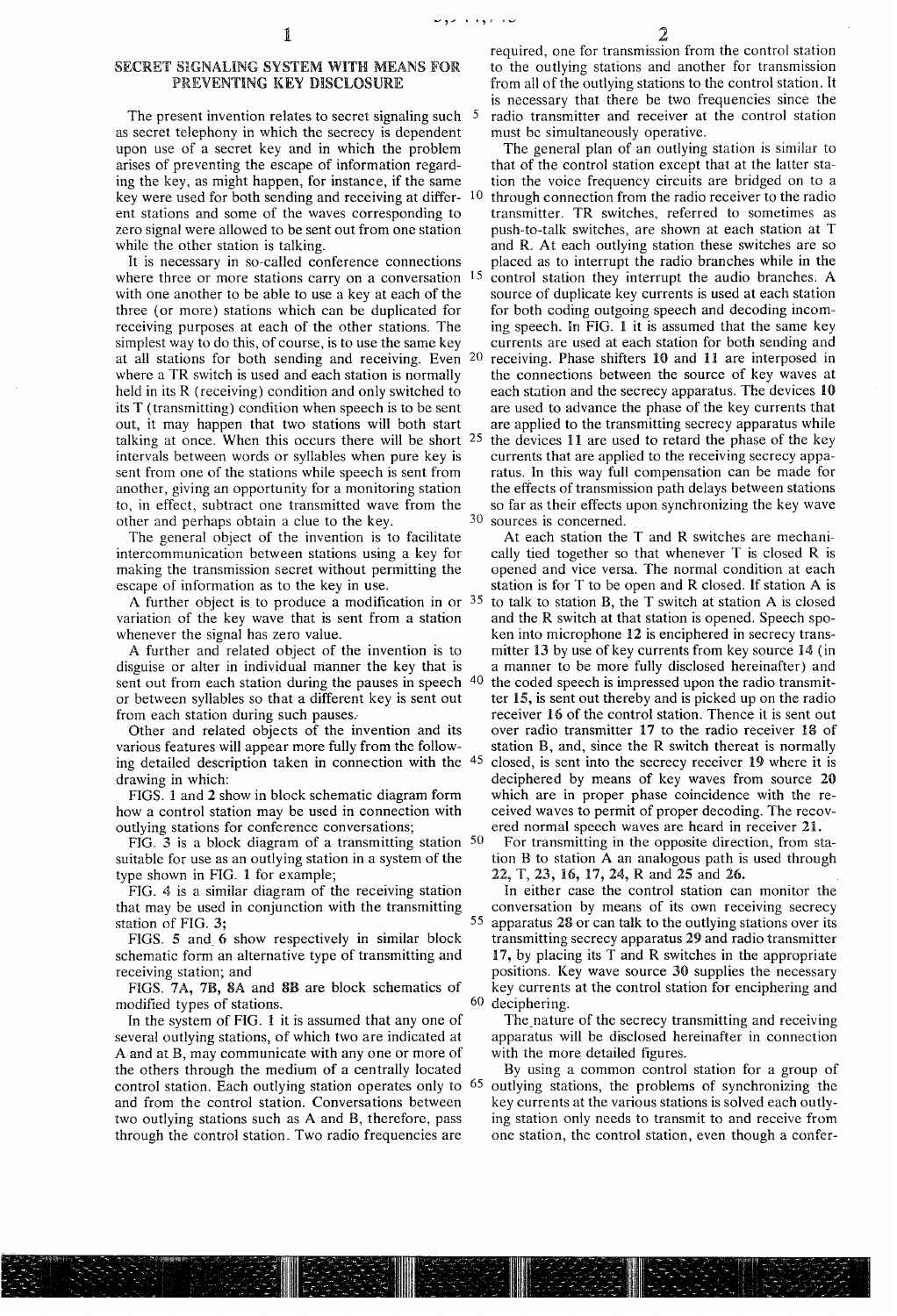ence connection is being used involving three or more outlying stations such as A, B and C. If B is near A but C is farther away, and if each station should try to communicate directly with both other stations without passing through a common control station, it will be  $\overline{\mathbf{5}}$ seen that the keys would not be in synchronism at all three stations because of unequal path delays between stations. In FIG. 1, however, the phase shifters at each outlying station can be adjusted to bring the key of that station into synchronism with respect to the control 10 station. For example, point Q can be taken as the point of reference phase for the entire system. Considering any outlying station, phase shifter 10 can be set to advance the phase of the key waves applied to the transmitter of that station by the right amount to com- 15 pensate for the path delay from that station to the point Q. Also the phase shifter 11 of such outlying station can be adjusted to retard the key applied to its receiver by an amount equal to the path delay between point Q and such point of application of the key at the outlying 20 station. If this is done in the case of phase shifters  $10$ and 11 of all stations, including the control station, all stations are synchronized so that the keys are applied in the right phase to encipher and decipher the massage.

FIG. 2 discloses an arrangement which may be used 25 used at the control station for giving a better repetition of the signals between outlying stations. The arrangement of FIG. 1 is suitable for relatively short radio links when fading is not encountered to a significant degree. For longer links where fading may be present it is desir- 30 able to reform the signals at the control station so that they are sent out without such distortion as may have occurred due to fading in the next preceding link. In FIG. 2 the signals are reformed by the use of steppers in 35 the low frequency transmission channels.

The signals on the output side of the radio receiver 35 are separated by the channel filters 36 into individual channel branches which may comprise ten, for example, or other suitable number. Five such channels are specifically indicated in the drawing. Each channel 40 filter 36 is followed by a demodulator circuit 37 for recovering the low frequency signal. A distributor of suitable type shown at 38 samples these demodulated signals in the various channels in rotation and applies 45 them to the common message stepper 39.

This message stepper 39 may be of the type disclosed in an application of R. L. Miller, Ser. No. 542,975, filed June 30, 1944, which application also discloses type of distributors that would be suitable for use at 38 and elsewhere in the FIG. 2 circuit under discussion. The 50 message stepper comprises as many gas-filled tubes as there are steps, other than the step  $\overline{O}$ , to be identified, for example, five tubes having graduated grid biases such as to cause the tubes to fire on a selective basis as regards amplitude of impressed signal. That is, one tube 55 fires or two tubes fire together or three tubes, etc., depending upon the instantaneous value of the applied signal. The output current from the stepper, therefore, varies in equal steps over the range zero to five steps. The timing of the operation of the message stepper in 60 58. These would be a  $2 \times 2$  permuter, a  $3 \times 3$  permuter, relation to the distributor and other parts of the system is effected in the manner disclosed by Miller, such that the wave in the output of stepper 39 comprises equal length pulses having as stated equally stepped ampli-65 tudes.

These pulses are in this manner reformed and are rendered suitable for transmission over the next radio link. They are, therefore, carried across by means of conductor 40 to the transmitting distributor 41 leading to the modulators 42 and channel filters 43 for transmission into the radio transmitter 44.

The enciphering and deciphering of the signals at the control station may be carried out in the manner disclosed in the Miller application. For this purpose a key generator 45 supplies key currents to vocoder 46 and decoder 47 through suitable phase delaying or phase advancing networks 48 and 49 as explained in the case of FIG. 1. Distributor 50 samples the vocoder currents in the output of the analyzer 51 and applies them in rotation to the outgoing message stepper 52 while receiving distributor 50' applies the output pulses from the stepper 52' to the input channels of the vocoder synthesizer 53 for enabling reception of the speech or signals at 54. A T-switch and an R-switch can be inserted in the common conductor portion of the circuit at any point such as at two points indicated T and R in the figure.

As noted heretofore, if two of the stations in a system such as disclosed in FIG. 1 or assumed in FIG. 2 close their 7 switches and talk at the same time, it is possible that a clue may be obtained to the secret key waves due to the fact that when the signal is zero, as between words or syllables, the key wave that would be picked up by a monitoring station from the two stations they are assumed to be transmitting would be identical if the pauses in the case of both stations occur together. If the pauses do not occur together one wave may be subtracted from the other and directly yield the signal. Methods for avoiding such a possibility in a conference system are disclosed by way of example in the circuit figures now to be described.

FIG. 3 shows a secret transmitting terminal which may follow the general arrangement disclosed in the Miller application referred to except that in the present case a permuter is used for enciphering the signal and auxiliary means to be described are used for preventing disclosure of the nature of the key wave in case two or more terminals should talk at the same time. As in the Miller application, the vocoder analyzer 55 is provided with a distributor diagrammatically indicated at 56 but which may be of the same type as shown by Miller and which connects the vocoder channels in rotation to the input of a stepper analyzer 57. This stepper analyzer may be of the type disclosed in my copending application Ser. No. 592,962 filed May 10-1945. It is similar to the message stepper disclosed by Miller but is provided with relays or other means for causing a voltage to be impressed upon a different output lead for each step value of the message current. Six such leads are shown on the output side of the stepper analyzer 57 and are designated  $0, 1, 2, 3, 4$  and 5.

The permuter 58 may be of the type shown in my copending application referred to. While it is here shown as a rectangle it will be clear from the disclosure in my copending application that six permuters are used, each for permuting a different number of leads, and these are assumed to be included in the rectangle a  $4 \times 4$  permuter, a  $5 \times 5$  permuter, a  $6 \times 6$  permuter and a  $7 \times 7$  permuter connected in tandem. These require six different keys which are applied at 59, derived from phonograph record 61. These keys are recorded as modulations of six different frequency carrier waves. Six filters are shown at 62 for separating the six keys which are then rectified at 63 and applied to six stepper analyzers 60. One of these stepper analyzers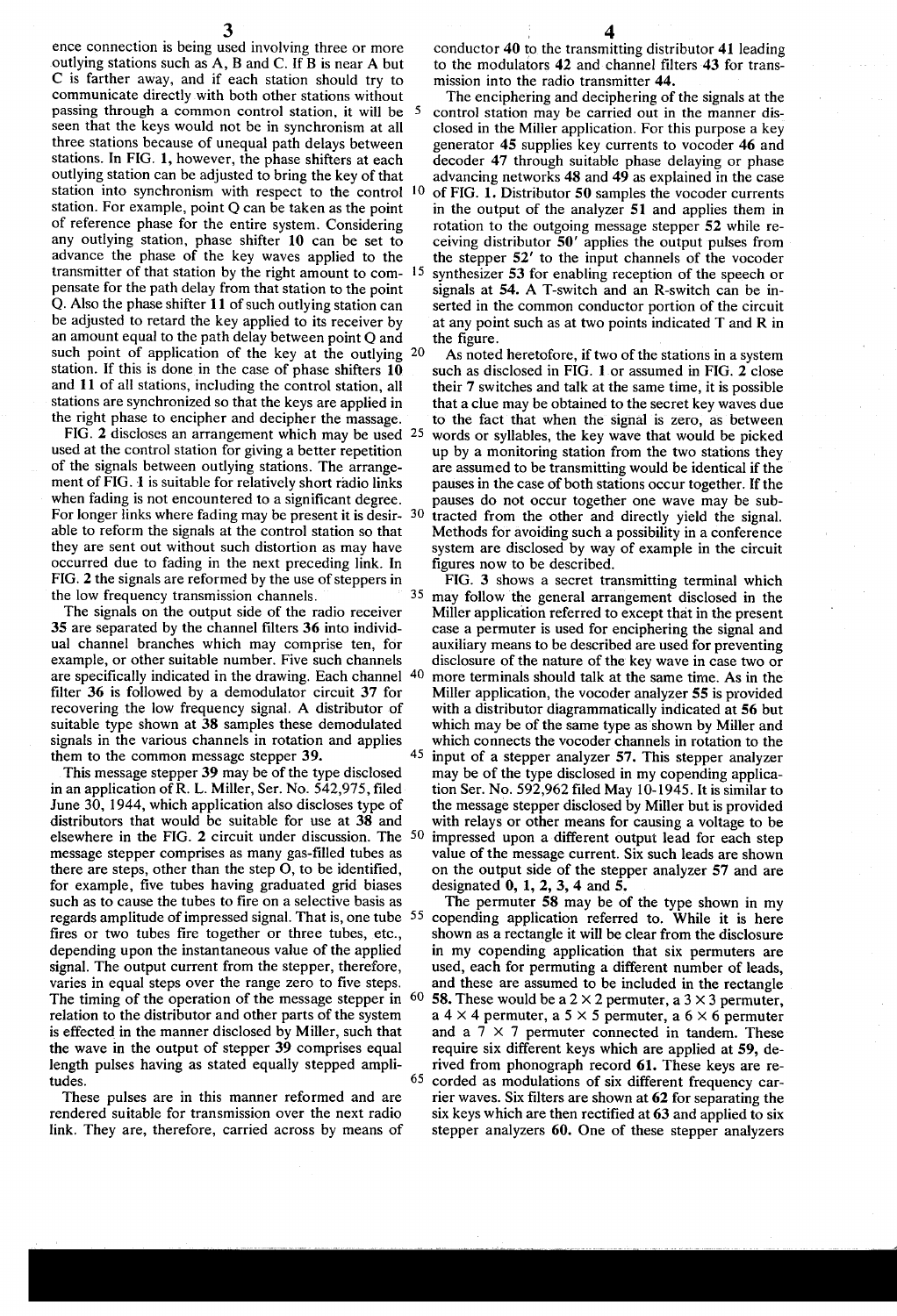-5

5

has seven relays and seven output leads which provide the key for the  $7 \times 7$  permuter. Each other stepper analyzer has one less relay and output lead for supplying the next permuter, the smallest number of such output leads being two. The six short lines at 59 and also those shown emerging from the stepper analyzers 60 are each intended to represent a plurality of leads, the number varying from two to seven.

As explained in detail in my copending application referred to, the operation of the permuter  $58$  is to set  $10$ up in its output leads, one at a time, designated  $0, 1, 2$ , 3, 4, 5 and 6, a voltage in response to application of a voltage from the individual output leads of the stepper analyzer 57, and to distribute such voltage over the permuter output leads on a substantially random basis. For example, a voltage appearing on output lead 5 of stepper analyzer 57 has a substantially equal chance of impressing a voltage on any given output conductor leading from the permuter 58. This is also true of each of the other input conductors. The randomness of dis- 20 tribution depends, of course, upon the randomness of the key and this can be made as nearly random as desired by means known in the art.

Since any lead in the output of the permuter has the same value of voltage applied to it when such lead is 25 chosen, it is necessary to convert these voltages on the various leads into voltages having different step values for transmission from this terminal. This is accomplished by means of the stepper tubes one of which is shown at 65 and the others indicated by the boxes 66. -30 These stepper tubes are gas-filled tubes which remain quiescent unless positive voltage is applied to their input terminals to overcome the normal negative bias on the grid at the time the pulsing power supply 67 applies positive voltage to the stepper tube plate. When 35 this occurs the tube fires and transmits current through the resistor 68. The voltage across resistor 68 is applied via series resistors  $69$  and  $y$  to the input terminal of the output distributor 70 leading to the multiplex transmitter 71. By differently proportioning the resistors 68 and 40 69 in individual channels with respect to each other and resistance y each channel may be made to apply a different step value of voltage to the output distributor 70.

A source of pulsing power 72 is shown as supplying 45 energizing and timing waves to the stepper analyzers 57,  $60$  and 77 (to be described) and to the motor 73 which drives the record 61. The phase or time relation of the keys derived at 61 is adjustable by means of phase shifter 73 in the driving circuit of motor 73.

The special means for preventing disclosure of the key wave in case a plurality of stations transmit at the same time will now be described. The zero output lead of stepper analyzer 57 is not carried through to the permuter 58 but is carried to ground through a relay 55 75. Whenever the signal is zero a voltage is applied by the stepper analyzer to this zero lead. Relay 75 is, therefore, operated each time the stepper analyzer puts out a pulse on the zero lead. Relay 75 attracts its armatures and applies a voltage to the lowermost pair of 60 input terminals of the permuter 58 from a special stepper analyzer 77 operated from noise source 78. The noise source 78 applies a highly irregular and unpredictable wave to the input of the stepper analyzer 77 which is actuated under control of the pulsing power 65 from source 72 to sample this highly irregular wave at intervals. The stepper analyzer 77 is similar to stepper analyzer 57 except that it distinguishes only two step

values of the input waves and by means of two relay contacts energizes one or the other of its two output leads, depending upon whether the noise wave has a value greater or less than a given amount at the instant of sampling. The result is that during pauses in the speech the permuter 58 receives input voltages over either of the lowermost two input leads and these are distributed under control of the key wave over the seven permuter output leads in a similar manner to the signal. The zero output lead from the permuter is left open or unterminated, thus giving the appearance of transmitting normal signals since occasional zero values in the transmitted wave will appear. Since the noise wave produced in each station will always differ from 15 that produced in any other station, the waves sent out when the speech is zero will always differ from station to station and nothing can be learned, therefore, from comparing simultaneous transmissions.

Referring to the receiving terminal of FIG. 4, the waves transmitted from the station shown in FIG. 3 are received at 80 and applied by means of distributor 81 to the stepper analyzer 82. Duplicate key waves are supplied from duplicate record 91 to the stepper analyzer 90 which supplies six keys to the permuter input leads 92 identical with the keys supplied at 59. The permuter 83, therefore, supplies to its output leads 1 to 5 deciphered currents corresponding to those existing on the leads 1 to 5 in the output of stepper analyzer 57. It will be understood that these voltages have the same value on all leads but that the leads on which a voltage individually appears correspond with one another. These five output permuter leads are connected to stepper tubes 95 which are similar to the tube 65 and are arranged to deliver stepped values of output current to the output distributor 96 for application to the individual channels of the vocoder synthesizer 97. Pulsing power supply for this terminal is derived at 98 running in synchronism with the pulsing power supply 72 at the distant station.

The lowermost two leads  $\theta$  and  $\theta$  in the output of the stepper analyzer 82 are carried into the permuter 83 which is provided with a corresponding pair of output leads at 99. It will be observed that the only voltages which appear on the output leads 99 are those corresponding to the voltages impressed at the transmitting station from stepper analyzer 77 under control of relay 75 and that these voltages contain no information as to the signal except that the signal has the value 0. These two leads are, therefore, merely left unterminated at 99 50 since all information as to the signal values other than zero are carried by the permuter signal leads 1 to 5.

It is seen from the above description that the result of using the noise source 78 and stepper analyzer 77 is to apply a certain amount of useless information as regards the signal, which information is discarded at the receiver. The character of the useless information differs from station to station but the message can be received at any station of the system. This information, which is useless so far as the signal is concerned, has the effect of transmitting a different "raw" key from each station when the signal has zero value and therefore prevents discovery of the key by comparison of simultaneous transmission from two or more stations of the system.

Reference will now be made to FIGS. 5 and 6 which show a different means for preventing escape of information concerning the key. In FIG. 5 the vocoder analyzer 55 and distributor 56 at the input end of the sys-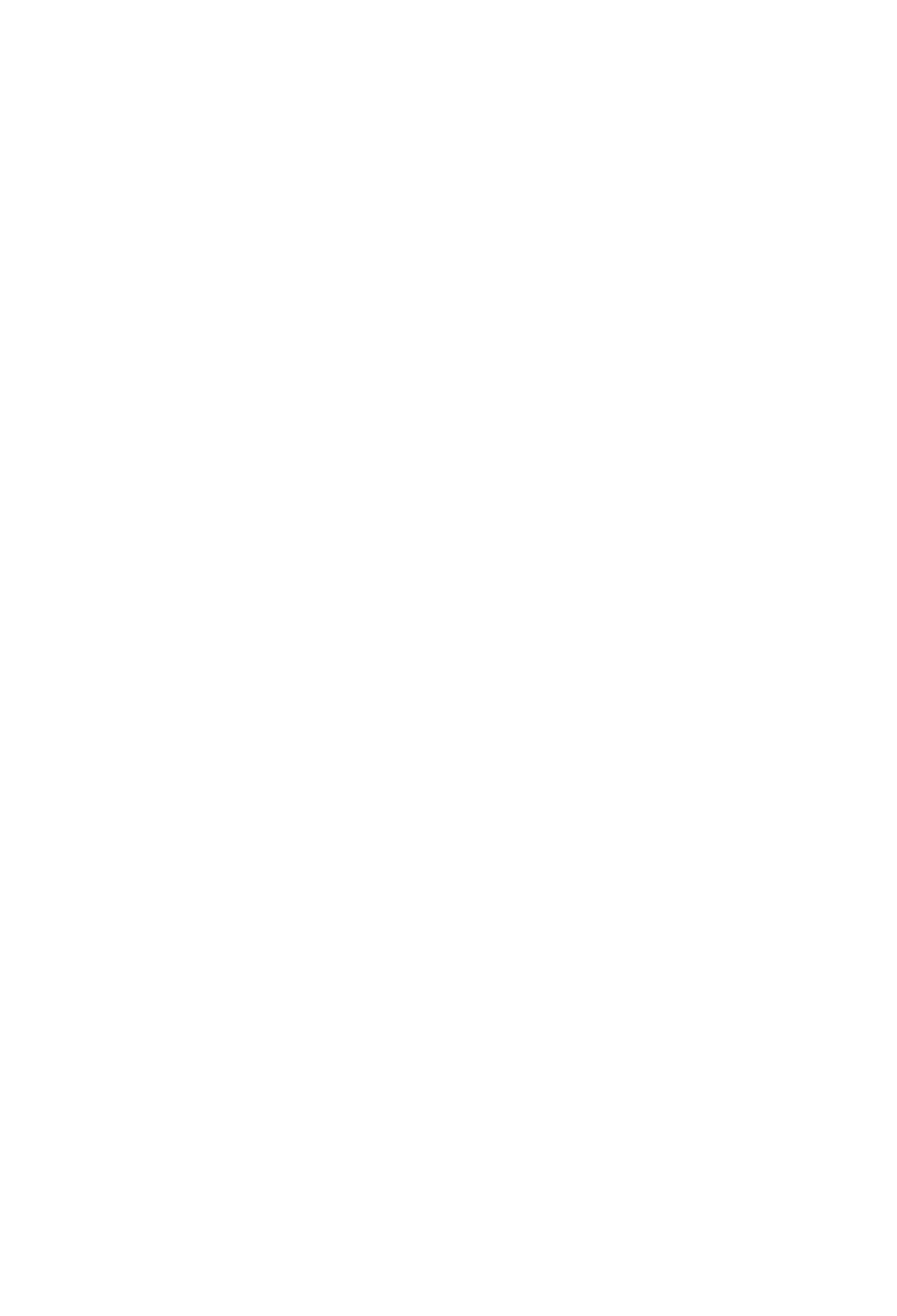tem and also the stepper tubes 65, distributor 70 and transmitting terminal 71 at the output end of the terminal may be the same as in the case of FIG. 3. The stepper 110 and reentry 112 may be identically the same as the message stepper and reentry disclosed in the Miller application above referred to. Reentry 112 is followed by stepper analyzer 157 which, except for the number of output terminals used, may be the same as stepper analyzer 57 of FIG. 3. The permuter 158 may likewise be the same as permuter 58 of FIG. 3 except for the 10 number of conductors used.

The key waves which are derived from the record 61 contain six keys five of which are separated by means of the five band filters 62 and the sixth is selected by filter 62'. Filters 62 supply keys to the stepper analy-15 zers 60 for energizing the key input terminals of the permuter 158. The key inputs have, respectively, 2 leads, 3 leads, 4 leads, 5 leads and 6 leads for the five individual permuters assumed to be included in box 158. filter 62' supplies its key to the key stepper 111, 20 which may be the same in construction as the message stepper 110.

The manner in which the output currents of the message stepper 110 and the key stepper 111 are applied to the reentry 112 is the same as that disclosed in the 25 Miller applications. Each stepper produces pulses which are negative in the sense that they represent diminutions of current from the maximum positive value corresponding to zero input of message and key. These pulses are combined additively in the high resis- 30 tance circuits 113, 114 and 115, 116. The combined message and key pulses are applied directly over conductor 117 to the input of the stepper analyzer 167. They are also applied to the grid of the reentry circuit 112 whose plate is supplied with pulsing power from 35 source 118. This gas tube 112 has its negative grid voltage adjusted to the point where the tube fires each time that no reentry is to take place, and the summation voltage steps from the key stepper and message stepper, combined with the voltage from 118 flowing through resistor 119 in the plate circuit of the tube 112, is applied to the input of the stepper analyzer 157. If reentry is to take place, tube 112 fails to fire since the summation-message-plus-key steps throw the voltage applied to the grid too far in the negative direction to 45 that appears on segment 134 is that due to the direct permit tube 112 to fire, and the resulting absence of current flow through resistor 119, in effect, subtracts a constant voltage from the pulse voltage on conductor 117 as compared with the no-reentry case. This action is all in accordance with the disclosure of the Miller 50 application.

In accordance with a feature of the present invention a battery 120 and a potentiometer 121 are provided with voltage taps corresponding to steps of key voltage for applying a fixed amount of bias to the key appearing 55 in the output of the key stepper 111. The position of the slider on this potentiometer 121 is made different at each station of the system so that in the illustrated case a maximum of six stations is accommodated. The effect of applying this steady direct voltage bias is to change 60 by a fixed number of steps the voltage applied at any instant to the input of stepper analyzer 157. This has the effect of altering the output conductor of the stepper analyzer that has a voltage applied to it at any particular moment. When the signal is zero, therefore, 65 each station sends out a different wave since the wave sent out is determined not only by the key wave but by the steady bias which differs from station to station. An

extra segment 135 on distributor 56 allows an indication of this bias to be transmitted to the distant station once in each cycle of the distributor. Segment 135 is unconnected to the message circuits so that in this segment interval only key plus bias is sent. By subtracting the keys at the receiver, the bias value is obtained.

As in the Miller application the pulsing supplies 118 and 67 as well as those used for the stepper analyzers may be properly phased with respect to each other and this is also true of the driving means for distributors 56 and 70. For example, the timing of the reentry circuit is adjusted to sample the output pulses from stepper 110 at about their middle point. The stepper analyzer 157 samples the reentry pulses at about their middle point. This relation also holds for the stepper tubes 65 so that the distributor 70 must lag behind the distributor 56 by a fixed amount. Provision for securing this result is fully disclosed in the Miller application. These considerations apply also to FIGS. 3, 4 and 6.

Referring to FIG. 6, which shows a receiving terminal for receiving and deciphering the message sent out from the station in FIG. 5 or from a similar station, the receiver 80, distributor 81 and also the vocoder synthesizer 98 and distributor 96 may be of the same types as those disclosed in FIG. 4. The stepper analyzer 182 and the permuter 183 may be similar to 157 and 158, respectively, of FIG. 5. Stepper tubes 195 may be similar to those at 65 of FIG. 5. Reentry circuit 130 may be similar in construction and operation to 112 of FIG. 5. As a result of the action of the system up to the output of the stepper tubes 195 there are applied to the reentry 130 partially deciphered message pulses from the stepper tubes 195 which would be further deciphered by combination with the key pulses supplied to the reentry over conductor 131. The key stepper 132 supplies key pulses identical with those supplied in the output of key stepper 111 at the transmitting station. It is necessary in order the proper pulses on conductor 131 to apply also a proper amount of direct current bias. This is accomplished in the following manner.

The distributor 96 is provided with an extra segment 134 corresponding to the eleventh segment at 135 of FIG. 5. Since, as stated, segment 135 is a block segment having no signal voltage applied to it, the only voltage current bias applied at the transmitting station. Whenever the brush of the distributor passes over segment 134 a pulse of voltage is sent into detector 141 and holding circuit 143. A pair of contacts is provided at 137 to cause actuation of a relay 138 only during distributor time 11. This relay attracts its armature and opens at contact 139 a connection normally existing from conductor  $131$  through resistor  $140$  to the output of the detector 141. This connection is normally applying to conductor 131 from holding circuit 143 the necessary direct bias voltage for decoding the message but at the instant when the brush is passing over segment 134, contacts 137 are closed causing the connection to be opened at 139, and the key voltage alone without any direct bias is applied to conductor 131. This causes a voltage corresponding to the direct bias voltage to appear on the extra segment 134. The holding circuit 143 may comprise a shunt capacity in a high resistance circuit, such as to store up the voltage for subsequent use. Relay 138 allows contact 139 to remain closed while the distributor 96 is passing over the remaining segments, thus applying to conductor 131 the bias voltage stored in the holding circuit 143. In this way a bias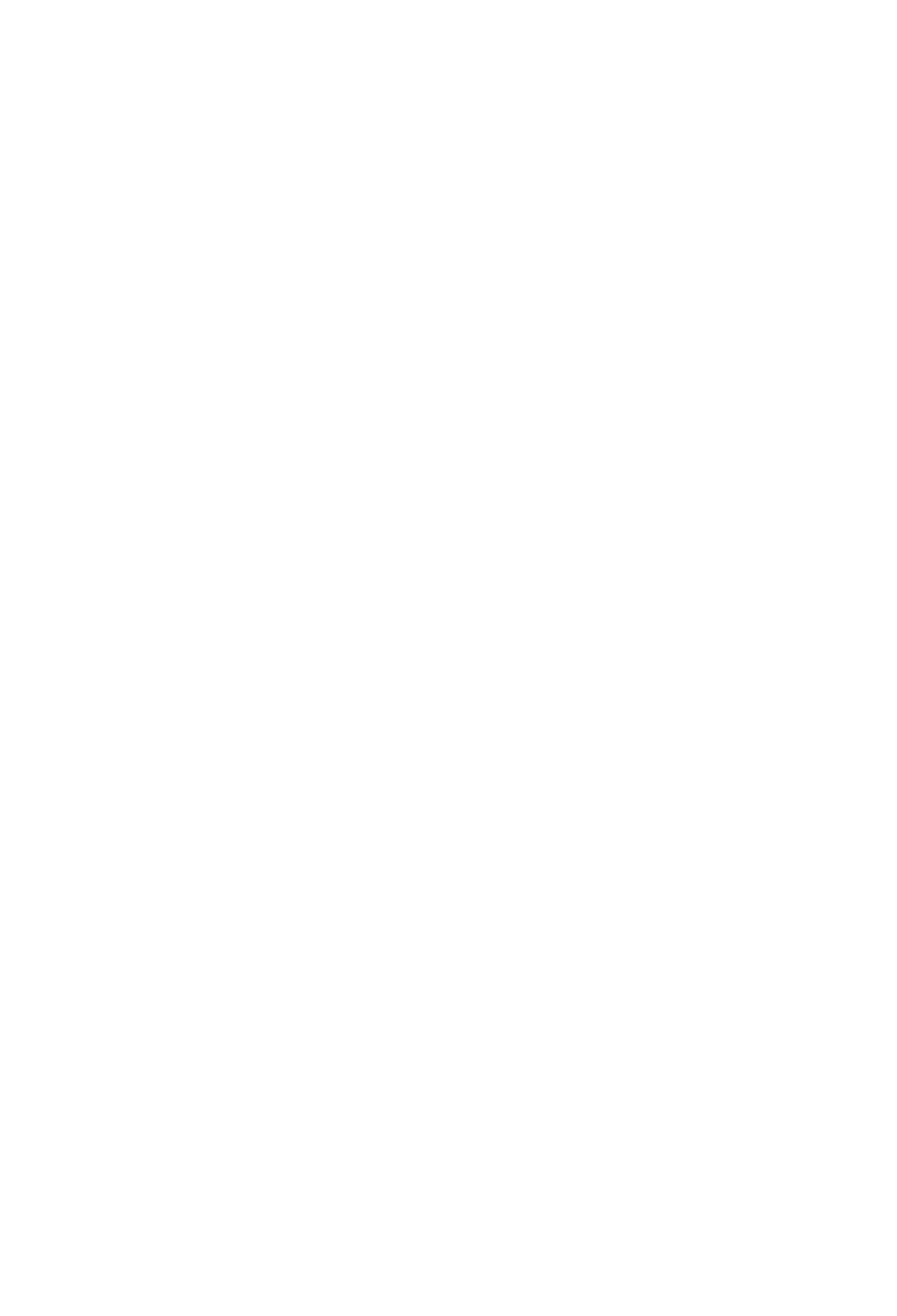voltage is automatically applied together with the key at the receiving station and is made to have the proper value for deciphering the signal regardless of which of the different transmitting stations is sending out the message. Contacts 137 may be closed by a rotary brush 5 or cam in the case of a rotating brush type distributor but if a relay type distributor is used of the type shown in the Miller application, either the contacts 137 may be springs actuated from a distributor relay or the relay 138 may itself be the distributor relay referred to.

By way of further illustration, other general methods of concealing the key when the speech is zero are shown in FIGS. 7A and 7B, and 8A and 8B. In each of these figures only the high speed portion of the terminal occurring between the input and output distributors 15 is shown since the apparatus on the other side of the distributors, that is not shown in these figures, may be the same as shown in the system of FIGS. 3 to 6. The distributors identified as  $D<sub>T</sub>$  are the distributors which analyzer of the vocoder synthesizer. The distributors  $D<sub>L</sub>$  are those which face the line of transmission channel between stations.

Referring to FIG. 7A which represents the transmitter, the stepper analyzer provides for a six-valued signal 25 having steps 0 to 5, inclusive. The leads for steps 1 to 5 are carried through scrambler No. 1 while the lead for the zero signal by-passes scrambler No. 1 and is carried through scrambler No. 2 along with the five leads from scrambler No. 1. On the output of scrambler No. 2 the 30 zero lead is unterminated while the other five leads pass through stepper tubes to the brush of the output distributor.

Scrambler No. 1 requires four keys assuming this scrambler to be constructed similarly to the permuters 35 of the previous figures. Each of the key leads indicated for this scrambler would therefore comprise a plurality of conductors varying in number from 2 to 5. Similarly the keys for scrambler No. 2 are supplied over five groups of conductors varying in number from 2 to 6. 40 The keys No. 1 and keys No. 2 may be derived in any suitable manner such as from a phonograph record as fully disclosed in the previous figures.

As noted above, the zero lead from the stepper analyzer does not pass through scrambler No. 1. Therefore 45 when no speech is present, no information whatever is divulged regarding the nature of scrambler No. 1 and the keys No. 1 controlling it. By passing the zero lead through scrambler No. 2, however, zeros occur in the final output waves with the same average frequency of  $50$ occurrence during talking as during non-talking periods

Referring to the receiver represented in FIG. 7B, the stepper analyzer which recognizes the six step values 0 to 5, is connected to scrambler No. 2 the zero lead of 55 which is unterminated. The other five leads of scrambler No. 2 pass into scrambler No. 1 which completely restores the original signals in the output stepper tubes leading to the terminal distributor.

Referring to FIGS. 8A and 8B, these differ from the 60 systems shown in FIGS. 7A and 7B mainly by the fact that the second scrambler is replaced by a key-adding and reentry circuit of the same general type as disclosed in FIGS. 5 and 6 (but without the station identifying bias of those figures). Key No. 2 in FIGS. 8A and 65 8B can be derived similarly to the keys for the reentry circuits in the case of FIGS. 5 and 6. It is thought that the operation of these circuits requires no further de-

scription but follows clearly from the description of the previous figures.

While for illustration the keys have been described as derived from phonograph records they may be derived in any other suitable manner, for example, from a disc machine of the type disclosed and claimed in A. E. Melhose application, Ser. No. 555,912, filed Sept. 27, 1944.

The invention is not to be construed as limited to the  $10$  specific forms of embodiment that have been disclosed since these are to be regarded as illustrative. The scope

of the invention is defined in the claims.

What is claimed is:

1. In a signaling system for transmitting with secrecy signals of varying amplitude, means to encipher said signals comprising means to produce variable key currents and means to combine said signals with said key currents to produce for transmission combination signal and key currents, and means to modify the variable face the voice terminal whether this be the vocoder 20 key current that is sent whenever the signal has zero value.

> 2. In a signaling system for transmitting with secrecy signals of varying amplitude, means to encipher said signals comprising means to produce variable key currents and means to combine said signals with said key currents to produce said transmission combination signal and key currents, and means to impress variations upon the key current in response to zero signal value.

3. In a plural station communication system, means at each station to encipher signals for secret transmission to the other station or stations of the system including sources of duplicate key currents at the several stations together with means for combining said key currents with signals to be sent, and means for transmitting from each station in response to zero signal value a key current having a characteristic individual to that station and different from that of any other of said stations, each key current having a characteristic which varies in highly irregular and substantially fortuitous manner.

4. In a secret communicating system in which outgoing signals are enciphered by means of key waves and incoming signals are deciphered by means of key waves, a source of duplicate key waves at each station for use in enciphering and diciphering signals, and means at each station operating in response to pauses between outgoing signal elements for superposing variations upon the key waves thereat, said means causing the variations so superposed at any station to differ in distinguishable manner from the variations superposed at the other station or stations.

5. In a secret communication system for signal currents having a finite number of different magnitudes one of which is zero, means to encipher said signal currents comprising means to convert each value of signal current other than zero to current of some one of a finite number of magnitudes on a fortuitous basis and means operative when the signal current has zero value for variably producing output current of some one of said finite number of magnitudes.

6. In a secret communication system for signals, means to translate signal values other than zero into pulses, automatic enciphering means for enciphering said pulses, meanns to translate zero value of signal into pulses of any one of a plurality of different characters, means to determine on an irregular basis the character of pulses into which the zero signal value is so trans-